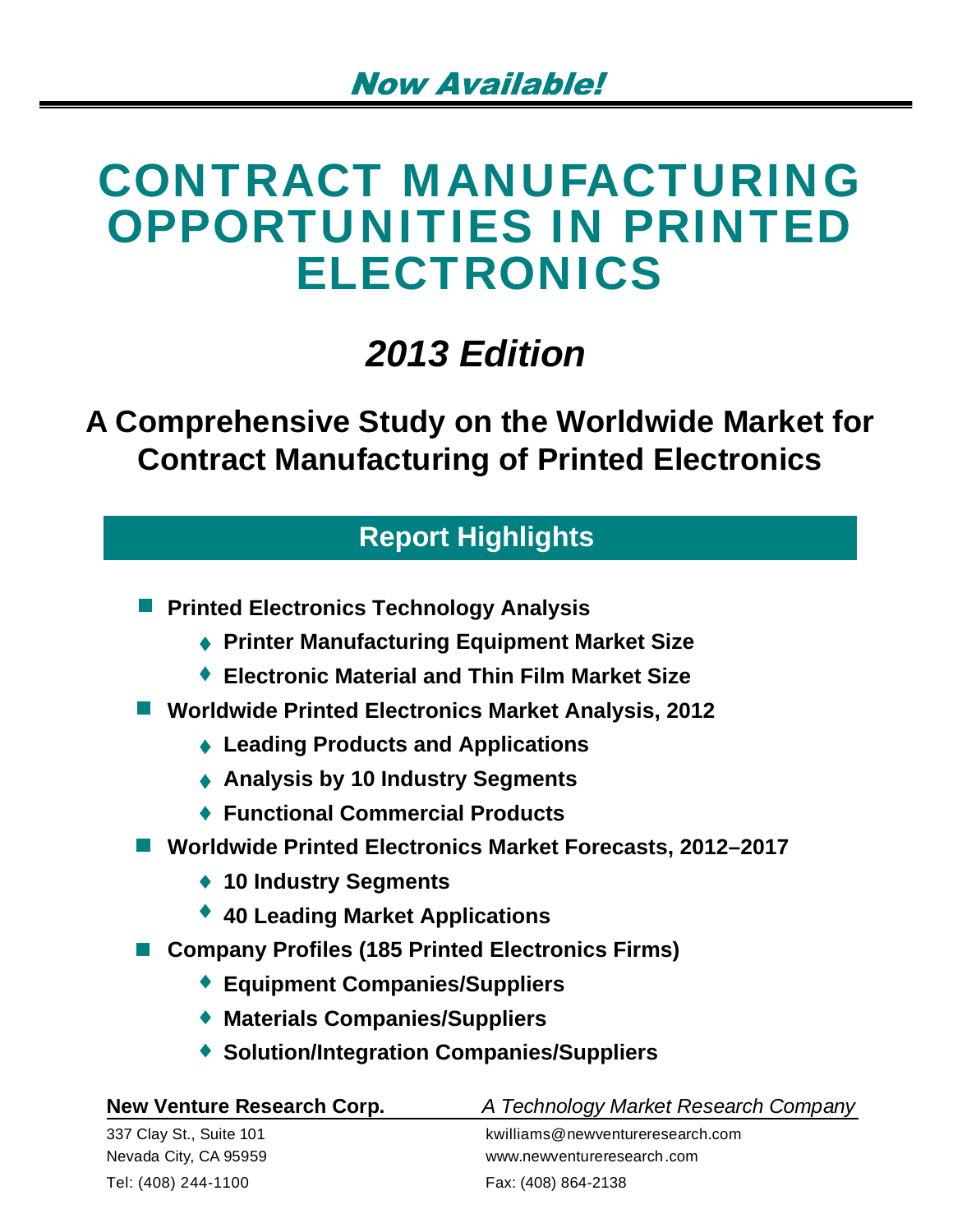## **Synopsis**

The worldwide **printed electronics (PE)** market has been over-hyped and inaccurately forecast for over a decade. Yet PE still holds much potential and is now starting to show promise and commercialization. **New Venture Research (NVR)** has been following this emerging market for the last five years and the contract electronic manufacturing services market for more than 20 years. As a result of our extensive industry contacts and recent field interviews in PE, **NVR** is in a position to put a realistic stake in the ground with regard to the leading PE market applications and their potential for future growth.

This latest report - *Contract Manufacturing Opportunities in Printed Electronics - 2013 Edition*  — is a comprehensive market analysis of emerging PE technologies and applications, and leverages our in-depth database of contract electronics manufacturing services (EMS) suppliers and markets built up over the past two decades. EMS suppliers are the best positioned to capitalize on the most promising PE opportunities, of which we have identified over 40 leading application areas. This report analyzes the highest potential products by end customer that stand to win out over traditional semiconductor and material technologies. This is because PE is creating a standalone market of its own as well as displacing some traditional semiconductor electronics. Certain market applications have clear economic and commercial advantages over the next five years (the only period that can be reasonably forecast).

**Chapter 3** begins with a technical analysis of the most popular material technologies including organic and inorganic thin film transistors and other forms of printable circuits. The chapter moves on to discuss the various kinds of equipment that are used to print and layer these thin films, especially ink jet and screen printer technology which are used for the majority of PE applications today. A summary of the total equipment market by revenue is provided for 2012. The section concludes with an examination of substrates and the field of e-paper and related displays.

**Chapter 4** explores and analyzes the PE market for conductive inks and thin films. Currently, the vast majority of conductive materials are composed of silver flake along with corresponding dielectrics for insulation. Other materials such as carbon/graphene, copper, gold, platinum, and carbon nanotube/silver/copper nanowire are explored. A table of all the worldwide conductive inks is summarized in terms of revenue for 2012 along with a table of conductive inks by industry segment.

*Chapter 5* identifies and explores the leading product applications for PE products among ten industry segments and in context with the entire contract manufacturing market. Leading product applications are analyzed for both traditional electronics assembly and advanced PE manufacturing production.

**Chapter 6** forecasts the future for PE products for 40 different product applications, contrasting the highest potential PE products against traditional semiconductor electronics. All PE product applications are summarized in this chapter, including a ranking of the strongest markets in descending order of growth. The highest growth markets are projected to expand over 125% CAGR, while others are as low as only 5% CAGR, from 2012-2017. Overall, the market for PE products will triple over the next five years, reaching nearly \$10 billion in assembly revenue value by 2017.

**Chapter 7** analyzes the leading PE companies and suppliers in three ways – equipment manufacturers, advanced materials/thin film providers, and solution/integration companies that develop technical solutions or can successfully integrate one or more PE technologies. In all, 185 PE companies are profiled in this report and are organized according to category.

*Contract Manufacturing Opportunities in Printed Electronics - 2013 Edition* is the product of hundreds of hours of research and sells for \$2495 with a single-user license (additional licenses are \$250, corporate licensing is \$1000). This report is available in PDF format only and is delivered by email. An Excel spreadsheet of all data and tables is available for an additional \$750.

## **About the Author**

**Randall Sherman** is the principal analyst and president of New Venture Research Corp., a technology market research and business consulting firm focused on the EMS and OEM electronics manufacturing industries. Mr. Sherman has more than 25 years' experience in technology and business research. He began his career as a telecom network design engineer and he holds an undergraduate degree in Astrophysics. He also holds two master's degrees – an MSEE from the University of Colorado and an MBA from the Edinburgh School of Business. Before NVR, he held senior positions at various market research firms including Creative Strategies, Frost and Sullivan, and BIS Strategic Decisions.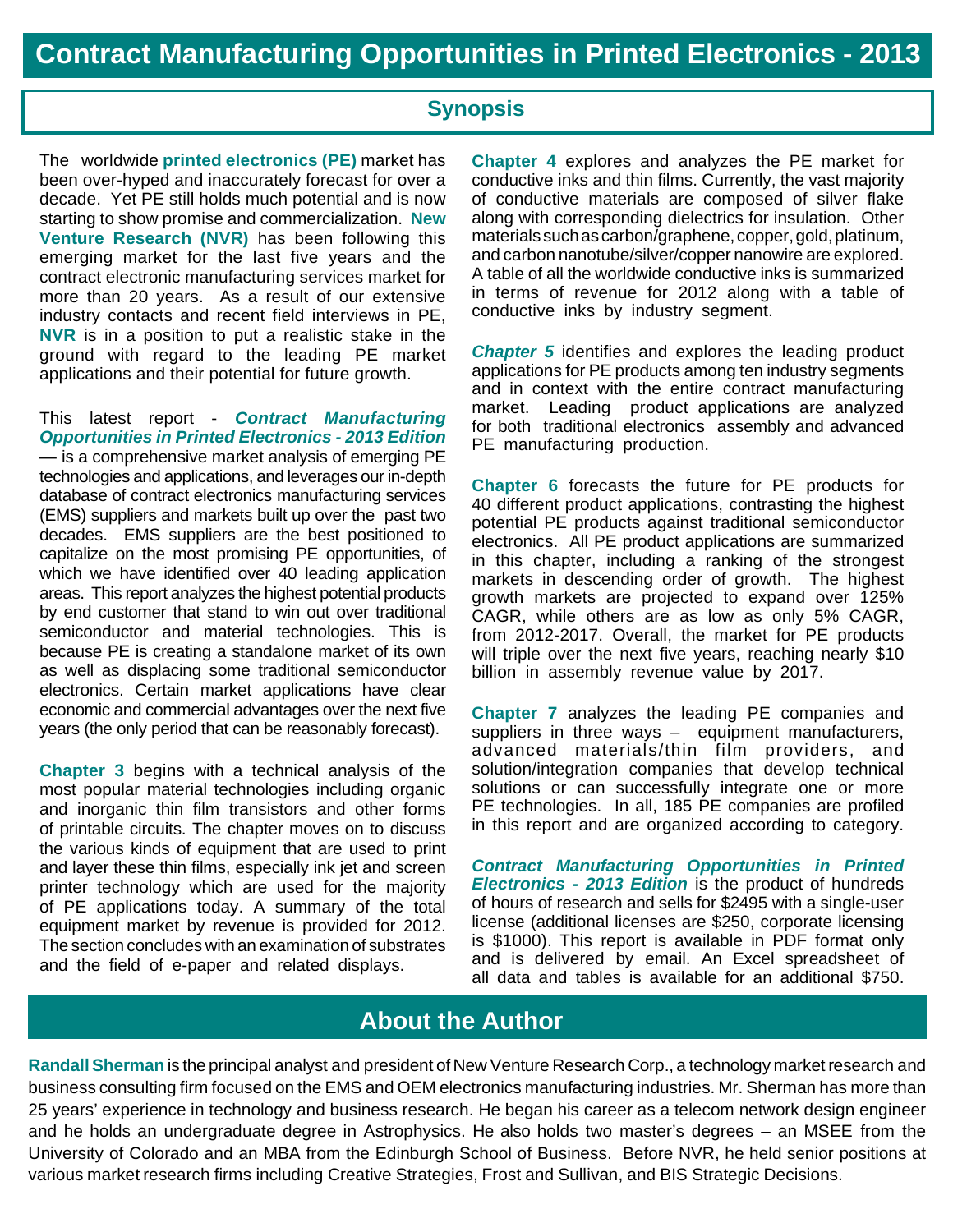### **Table of Contents/Figures**

#### **Chapter 1: Introduction**

**Objectives Organization Methodology**

#### **Chapter 2: Executive Summary**

**EMS Market and Forecast PE Industry Market Forecast PE Market Application Forecast**

#### **Chapter 3: PE Technology Analysis**

**Organic and Thin Film Technology Organic Transistors Polymer Electronics Inorganic Materials and Composites Inorganic Transistors Printable Electronics PE Manufacturing Equipment Flexography Gravure Inkjet Off-set Lithography Screen printing Substrates E-Paper and Displays**

#### **Chapter 4: PE Materials Market, 2012**

**Conductive Inks Conductive Films Microcapsules Organic/inorganic transistors, polymers, et al Nanoparticles**

#### **Chapter 5: PE Market Applications, 2012**

**The Worldwide Contract Manufacturing Services Market Consumer Electronics Displays and Lighting Technical Issues Display Applications Non-Emissive Displays Medical Packaging Technical Issues Packaging/Label Applications Photovoltaic's (PV) Technical Issues PV Market Applications Printed Circuit Boards (PCBs) Radio Frequency Identification (RFID) Technical Issues RFID Market Applications Textiles/Clothing Transportation Other PE Market Summary**

#### **Chapter 6: PE Market Forecasts**

- **Worldwide Contract Manufacturing Services Market, 2011-2016 PE for Consumer Electronics, 2012-2017 PE for Displays and Lighting, 2012-2017 PE for Medical Products, 2012-2017 PE for Packaging, 2012-2017 PE for Photovoltaics, 2012-2017 PE for PCBs, 2012-2017 PE for RFID, 2012-2017 PE for Textiles/Clothing, 2012-2017 PE for Transportation, 2012-2017 PE for Other General Applications, 2012-2017 PE Market Forecast Summary, 2012-2017**
	- **PE Leading Applications in Descending Order of Growth, 2012-2017**

#### **List of Figures**

- **Figure 3-1 Throughput vs. Resolution for Different Printing Processes**
- **Figure 3-2 Flexographic Print Technology**
- **Figure 3-3 Gravure Print Technology**
- **Figure 3-4 Inkjet Print Technology**
- **Figure 3-5 Industrial Inkjet Printer Applications for Printed Electronics**
- **Figure 3-6 Offset Lithography Print Technology**
- **Figure 3-7 Screen Printing Technology**
- **Figure 3-8 Summary of PE Screen Printer Technology Applications, 2012**
- **Figure 5-1 PE Manufacturing Supply Chain, 2012**
- **Figure 5-2 Examples of PE Applications for Consumer Electronics, 2012**
- **Figure 5-3 Examples of Flexible Electrophoretic and OLED PE Displays, 2012**
- **Figure 5-4 Examples of Medical PE Sensor Applications, 2012**
- **Figure 5-5 Examples of PE Packaging Applications, 2012**
- **Figure 5-6 Examples of PE PV Applications, 2012**
- **Figure 5-7 Examples of PE for PCB Applications, 2012**
- **Figure 5-8 Examples of PE for RFID Applications, 2012**
- **Figure 5-9 Examples of PE for Textile/Clothing Applications, 2012**
- **Figure 5-10 Examples of PE for Transportation Applications, 2012**
- **Figure 5-11 Example of PE for Other Applications, 2012**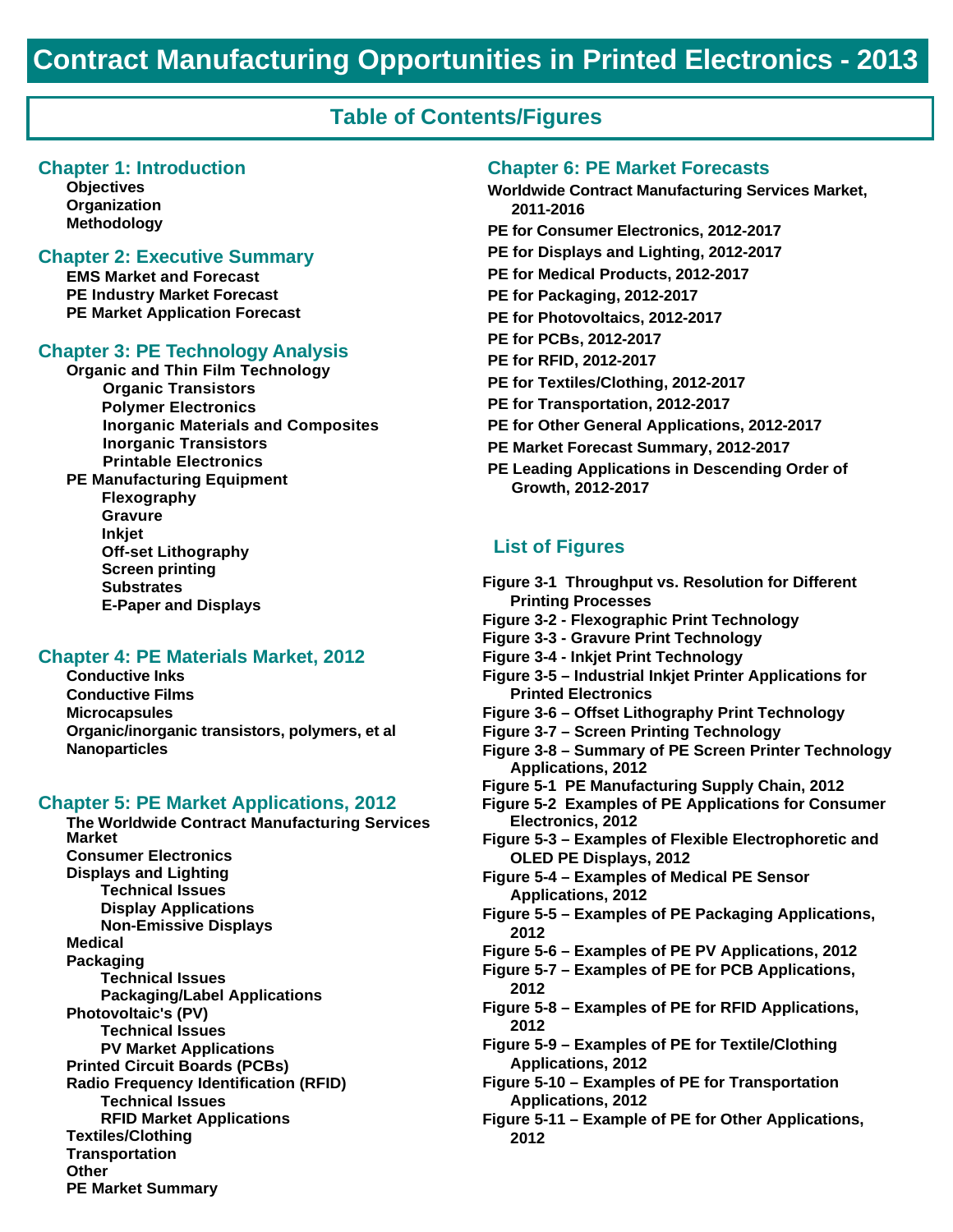### **List of PE Companies Profiled**

**Equipment Companies Agfa-Gevaert AIXTRON AG Applied Materials Canon CERADROP Conductive Inkjet Tech. Dainippon Screen Printing DEK Printing Machines Dialog Semiconductor FUJIFILM Dimatix Fuji Xerox Co. Goss International Americas Haiku Tech Hewlett Packard Hisense Johnson Laminating & Coat Kammann Machines KIWO Konica Minolta Landa Corporation MacDermid Printing MAN Roland Mark Andy, Inc. Merck Millipore Midori Mark Co., Ltd. MuTracx NovaCentrix NXT PLC Ohio Gravure Technologies PixDro BV Preco, Inc. Printcolor Screen Ltd. Printechnologics Roth & Rau Schreiner PrinTronics Seiko Epson SiPix Imaging, Inc. SonoPlot Speedline Technologies ST Microelectronics Sung An Machinery Taiyo Ink Mfg. Co., Ltd. Thieme GmbH & Co. Tokyo Electron, Ltd. Toppan Printing Co. UniJet Universal Display Corporation Veeco Instruments Xaar Xerox Corporation** 

**Materials Companies 3M Advanced Nano Products Agfa-Orgacon Applied Nanotech Asahi Glass Co. Asahi Kasei BASF Beneq Blue Nano Cabot Cambrios Carestream Advanced Materials Cima Nanotech Corning Creative Materials Dai Nippon Printing DayStar Technologies Delta Optoelectronics Dow Chemical DuPont Microcircuit Mat. Eastman Kodak Electric Vinyl, Inc. Electronic Paper and Tech. elumin8 Ercon Ferro Corp. FUJIFILM Holdings Corp. Fujikura Gwent Group H. C. Starck Heliatek GmbH Henkel Heraeus Hitachi Chemical Indium Corporation Infineon Technologies Inktec Int'l Solar Elect. Tech. Intrinsiq Materials Kimoto Konarka Technologies Kovio LG Philips LCD Co., Ltd. Liquid X Printed Metals Litrex Luminous Media, Ltd. MEMC Electronic Materials**

**Materials Companies (cont.) Microvision, Inc. Mirwec Films Nanogap NanoInk, Inc. NanoMas Technology Nissan Chemical Ind. Novaled AG Novalia Optomec ORFID OrganicID Ormecon GmbH OSRAM GmbH Plextronics PolyIC GmbH & Co. KG Poly-Ink QUALCOMM MEMS Samsung Electronics Soligie SouthWest NanoTechnologies Sumitomo Chemical Sun Chemical Toshiba Mobile Display ToyoChem ULANO Unidym, Inc. Victrex Polymer Vorbeck Materials Solution/Integration Companies Add-Vision Ascend Solar AVANCIS Aveso Blue Spark Bosch Solar** 

**Calyxo** 

**Cymbet Durel** 

**Cambridge Display Canadian Solar China Sunenergy**

**Solution/Integration Companies (cont.) E Ink eMagin Energy Conversion Devices Enfucell EV Group Evonik Excellatron First Solar Flexcell Front Edge Frontier Industrial Technology Fuji Electric G24 Innovations Global Solar Energy GSI Technologies Imprint Energy Infinite Power Solutions Innovalight ISORG Kaneka KSW Microtec Liquavista Memtron Input Components Nanosolar NRG Solar Ormet Circuits, Inc. PARC Parelec PChem Plastic Logic Power Paper, Ltd. PragmatIC Printing ReneSola, Ltd. Semprius Sensormatic Sharp Corporation Si-Cal SMARTRAC Solarmer Solar Frontier Solexant Solicore Sontor GmbH Sumation Co., Ltd. T-Ink, Inc. Terepac Thin Film Electronics**